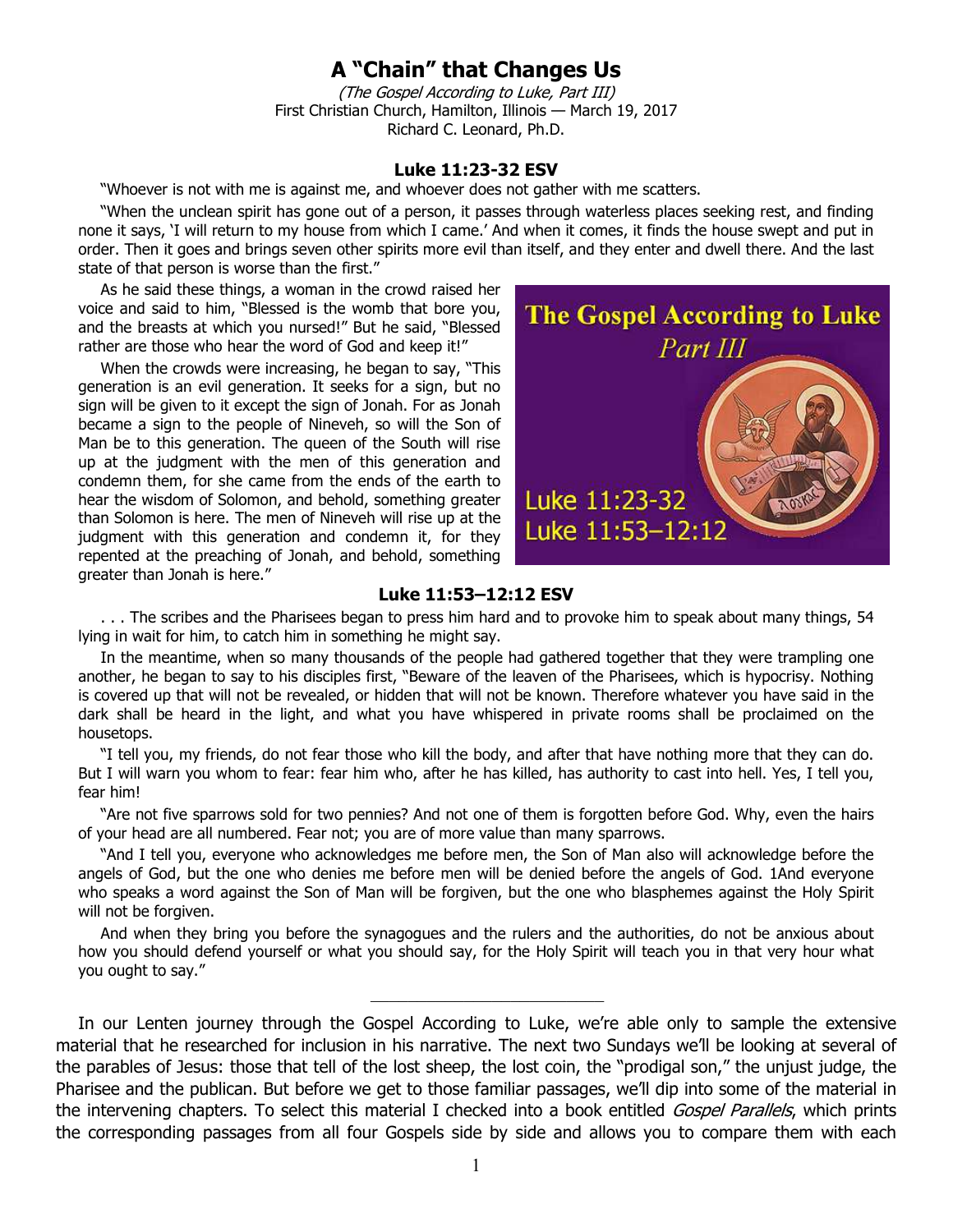other. Using this book I was able to select material that's peculiar to Luke's Gospel, or which is found in other Gospels as well but which Luke presents in his own special way. In our sampling we could have chosen a good number of different passages, so in a way our selection is arbitrary, but today we're going to look at parts of chapter 11 and chapter 12.

We begin with that interesting passage that begins at chapter 11, verse 23, recording various sayings of Jesus. As we read through this material we might find it hard to see the connection between the different sayings. And there might not be much of a connection, because Luke wasn't one of the disciples who traveled



with Jesus. In fact, Luke might not even have been Jewish. He has a Greek name, but many Jews in the Roman world had both Jewish and Greek names, like Paul whose Jewish name was Saul. So we really can't tell.

In any case, Luke is writing a generation after Jesus said these things, and he has to rely on what his sources have told him. The people who reported to Luke may well have remembered what Jesus said, but might not have remembered when and where he said it. So Luke has no choice, in collecting this material, but to string these words of Jesus together in what scholars call a catena, or chain of sayings that may not have originally been uttered on the same occasion. That means that when we teach from these chapters in Luke we don't

have any neat, connected teaching outline. In most cases we just have to take each statement as it comes, without much of a context.

Take that first statement in chapter 11, verse 23, for example: "Whoever is not with me is against me, and whoever does not gather with me scatters." This doesn't seem to be connected with what came before in Luke's narrative, nor with what follows. But it's a memorable saying, isn't it? Jesus seems to be saying that if you're not on board with the message of the coming of God's kingdom, then you're really working against it. In the Jewish context of Galilee and Judea, if you're not helping to gather God's people together in order to fulfill the Lord's purpose for them, you're really "scattering" them and leaving them at the mercy of a host of false ideas that will eventually lead to their downfall.

Aren't these things true for us, today? If we're not working with Jesus to bring order and truth into human life, then we're really working against him. We're not supposed to just be entertained by the Christian teaching we hear each week; we're supposed to do something with it, and live it out as we go about our day-to-day activities. And let's not get "scattered" into a lot of other priorities; let's "gather," let's focus on what's really important in maintaining our witness to what the Lord is doing in our world.

Then Jesus tells of a person who has been cleansed of an evil spirit, but the evil spirit returns and brings seven more evil spirits with him, so the person is worse off than he was in the first place. Evil spiritual forces are real. Our culture has taught us to discount the reality of supernatural forces, but people in the biblical world recognize the dangerous influence of spiritual evil. So if a person is cleansed of an evil spirit and doesn't replace that influence in his life with the Holy Spirit, then he's just opened himself to the return of worse evil influences in his life.

This can work with bad habits, too, or behavior patterns — which might be the work of evil influences upon us. For example, a person might give up a harmful

## Luke 11:24-26



If a person is cleansed of an evil spirit and doesn't replace that influence in his life with the Holy Spirit, then

he's just opened himself to the return of worse evil influences in his life.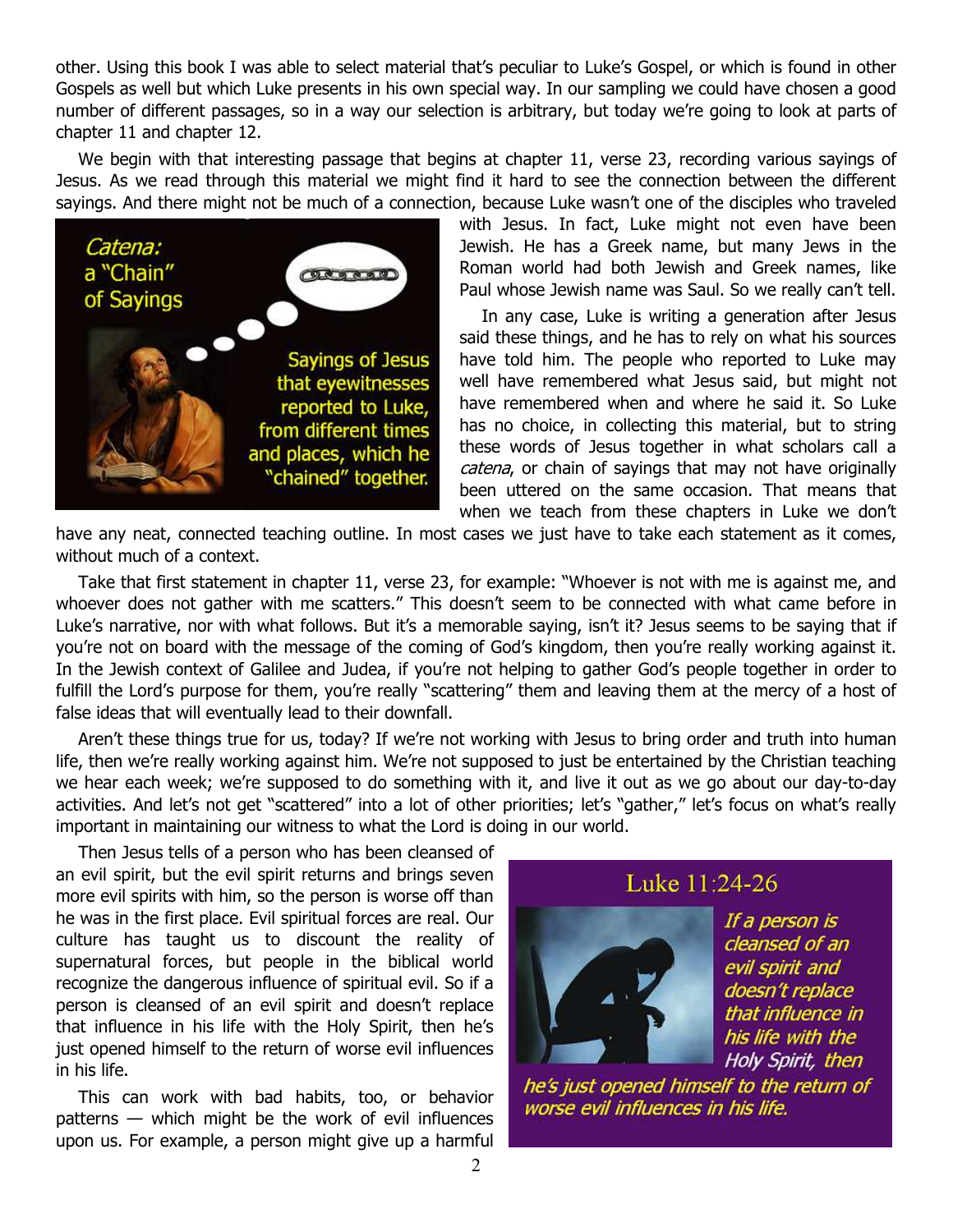tobacco habit, but if he doesn't put some good habit or practice in its place he might become victimized by something worse, like overeating, or cranky or vindictive or critical behavior toward other people, especially the people most important to him. If you need to get rid of some bad habit or practice in your life, it might be a good idea to replace it with a beneficial practice such as getting more exposure to the Word of God through reading the Bible or listening to Christian teaching in various media.

That thought leads us into the next section of chapter 11, where Jesus speaks of the life-changing power of the Word of God. Here we have a little bit of background for Jesus' saying, because a woman in his audience calls out a blessing on his mother who gave him birth and nurture. No, Jesus replies, more blessed than my



mother is every person who hears and obeys the Word of God! What's the Word Jesus is talking about? Of course, for Jesus and the earliest Christians the Word of God is the Hebrew Scriptures, what we call the Old Testament. But, more importantly, the Word Jesus is referring to is his own preaching — his announcement that God has returned to his people, and the kingdom of God is here! And he illustrates this from the story of the prophet Jonah.

Paul, in 1 Corinthians 1:22, points out that "Jews demand signs" to validate the message from God. In other words, we'll believe God is real and is speaking to us when we see some great and otherwise unexplainable action, what we today call a "miracle." Now, when Matthew relates this incident, which might actually have been on a

similar occasion, he tells us that Jesus speaks of the sign of Jonah's being in the belly of the great fish and then being released after three days. This, Matthew says, relates to the resurrection of Jesus on the third day — and, indeed, after he was raised his resurrection is indeed the "sign" that he is Israel's long-awaited Messiah. But that isn't in Luke's account of this saying.

Instead, as Luke tells it, Jesus points to a different sign: not a "miracle," but the *preaching* of the message of God. You're looking for a miraculous "sign," Jesus says, but you won't get one. What you're getting is my preaching, my announcement of the kingdom of God. Jesus doesn't say the people of Nineveh repented

because they heard about Jonah's adventure with the great fish. No, they repented because Jonah *preached to* them. "The men of Nineveh will rise up at the judgment with this generation and condemn it, for they repented at the preaching of Jonah, and behold, something greater than Jonah is here" (11:32). Better respond to my preaching, Jesus says, because you're not going to get anything better than that  $-$  at least, not now.

Is that a warning for you and me? Folks, we've got to take *preaching* seriously and not just pass it off as a half hour of entertainment on Sunday morning. As you prepare to call a new pastor, don't look for him to walk on water. Don't expect him to be more powerful than a locomotive, able to leap tall buildings in a single bound. Don't expect



It was Jonah's preaching that moved the Ninevites to repentance. And you won't get any other sign, Jesus says, than my preaching of the kingdom.

him to be Superman, performing great "signs" and doing for the church what you might not be willing to do yourself. But listen to his preaching and act on it. We need to gather with Jesus in the light of the Word of God, or otherwise we're just "scattering" and throwing away the opportunity to be fellow-workers with God in building up the new creation.

Now let's turn to Luke's chapter 12, and jump to another section in this *catena* or chain of sayings of Jesus. As we begin, we find that Jesus has encountered opposition. His preaching has upset the status quo of the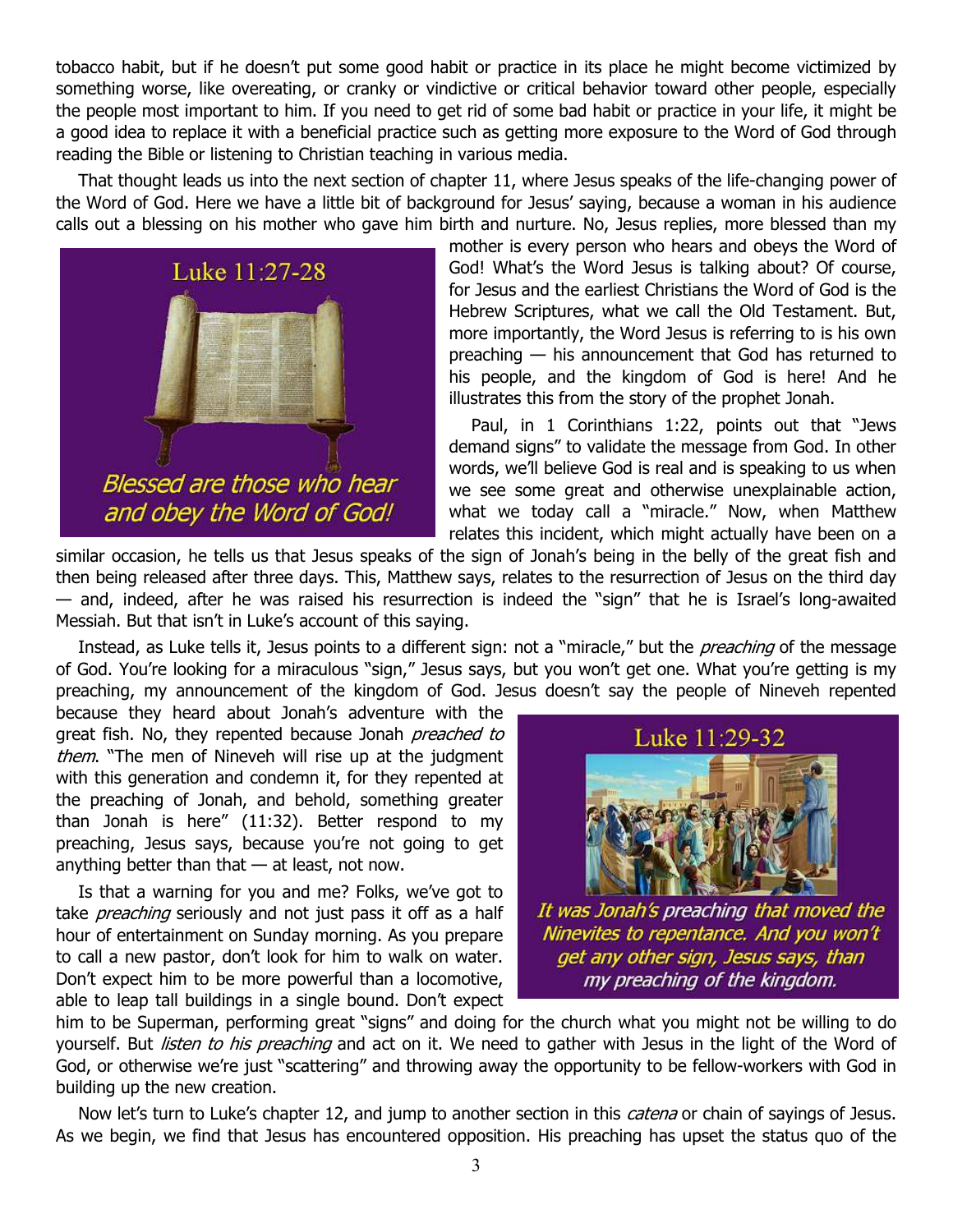religious establishment, and he's becoming a threat to their influence. I would point out that earlier, in chapter 11, verse 29, Luke tells us that "the crowds were increasing." And here, at the beginning of chapter 1, he reports that "so many thousands of the people had gathered together that they were trampling one another." This movement of Jesus isn't just the activity of some harmless wandering guru with a small handful of devotees. Jesus is heading up a large, developing movement that's becoming a force in the Jewish community. The Book of Acts tells us that on the day of Pentecost, after Jesus' resurrection, *three thousand people* came into the movement. Jesus is building up something big, and the "powers that be" don't like that.



Jesus is leading a large, growing movement that has become a threat to the established authorities in the Jewish community.

So Jesus warns his disciples to look out for the "leaven of the Pharisees," that hidden, undercover opposition that works like leaven in a lump of dough. And he proceeds to that enigmatic statement, "Nothing is covered up that will not be revealed, or hidden that will not be known" (12:2). Wow, it looks like Jesus has been listening to the latest news broadcasts about the undercover conspiracies of the "deep state," trying to bring down the current administration in Washington, or about the WikiLeaks exposure of the CIA's intelligence-gathering methods or the emails of various political figures  $-$  the hidden "leaven," the exposure of hidden things! But no, we mustn't make that kind of interpretive leap into modern times! Jesus is speaking to his own disciples: "What you

have whispered in private rooms shall be proclaimed on the housetops" (12:3). I think this is not a warning but a promise: You, my followers, have seen the kingdom of God coming to reality in my way of life in your midst; the day is coming when that way of life will be proclaimed all across the world!

Jesus continues, in this chain of sayings Luke has put together, with several brief, but striking, statements and we have time today only to touch upon them briefly. First, Jesus tells his followers not to fear those who could kill them, because once they've done that there's nothing else they can do. Rather, he says, "Fear him who, after he has killed, has authority to cast into hell" (12:5). Who is Jesus talking about? He wouldn't be talking about the devil, because Jesus would never tell his followers to fear the devil; besides, the devil

wouldn't have the kind of authority Jesus is talking about. On the other hand, is he talking about the Lord? Does the Lord kill people, and then cast them into hell? Actually, the Greek text doesn't say "hell"; it says Gehenna, which was the Jerusalem city dump! Jesus is speaking about someone, or some influence, that could bring our life to ruin and consign it to the scrap heap  $-$  and we ought to be wary of such a power. Honestly, I don't know who Jesus is referring to here, but we can still draw out an application for you and me today. The truth is that you and I, with the attitudes we have and the choices we make, are the ones who can really bring our own lives to ruin. So maybe we ought to *fear* ourselves in our most thoughtless and self-centered moments, and ask for the Lord's help to transform us into better people than we are, with a more hopeful future.



Following up on this, Jesus then reminds us that God cares for us so much that we ought not to be worried about our life, but rather trust in his goodness to us. As he says in the Sermon on the Mount in Matthew, don't be anxious about your life, but seek God's kingdom — his rule and order in your life — and your real needs will be supplied. God knows what we need; as he says here, "even the hairs of your head are all numbered," and he asks, Aren't you more valuable than the sparrows who don't seem to worry about where their next meal is